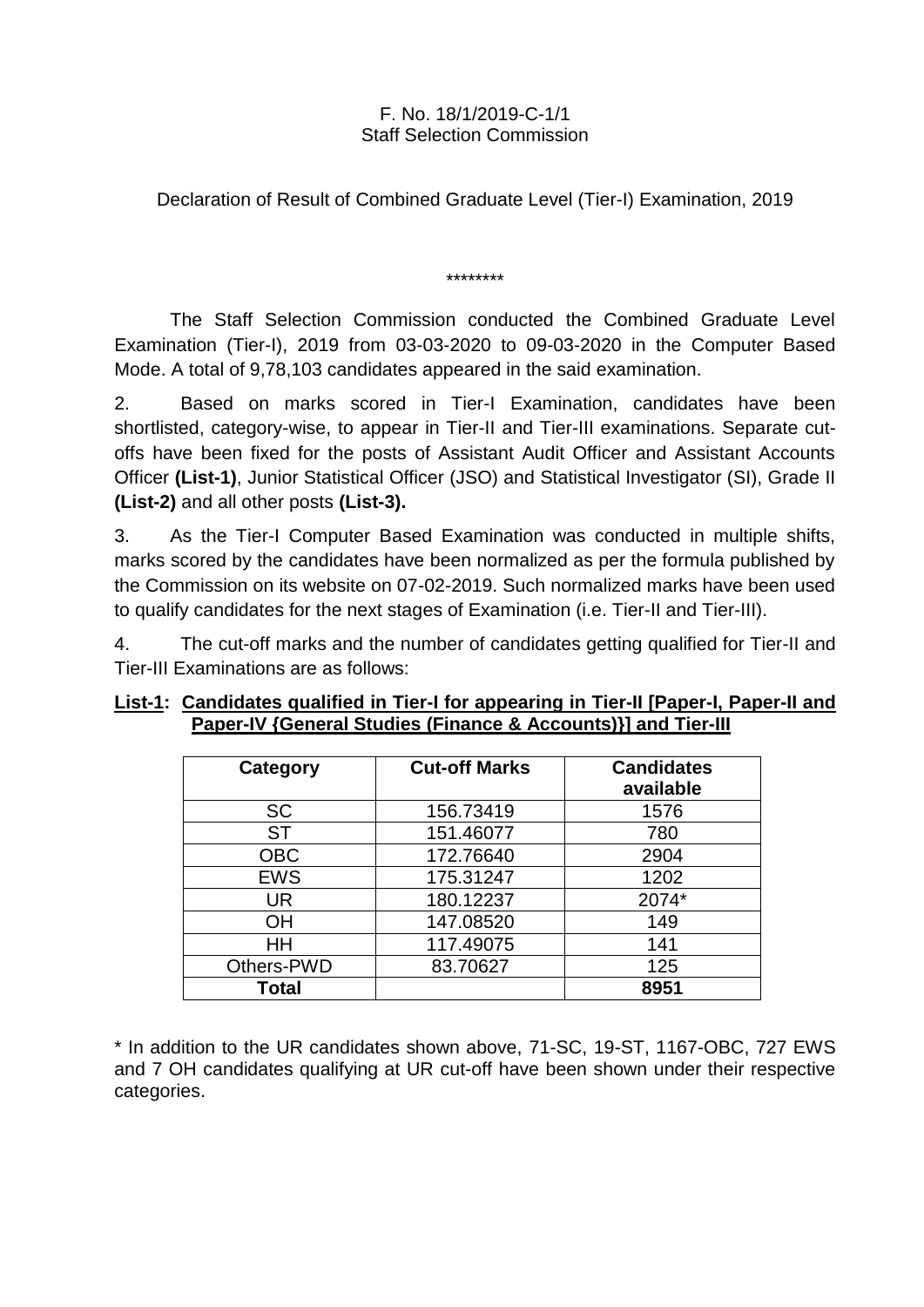## **List-2: Candidates qualified in Tier-I for appearing in Tier-II [Paper-I, Paper-II and Paper-III (Statistics)] and Tier-III**

| <b>Category</b> | <b>Cut-off Marks</b> | <b>Candidates</b><br>available |
|-----------------|----------------------|--------------------------------|
| <b>SC</b>       | 130.76651            | 3647                           |
| <b>ST</b>       | 119.99291            | 2020                           |
| <b>OBC</b>      | 154.87053            | 6032                           |
| <b>EWS</b>      | 152.03803            | 3315                           |
| <b>UR</b>       | 165.77474            | 3716*                          |
| OH              | 130.86331            | 166                            |
| HH              | 86.44781             | 181                            |
| VH              | 110.67982            | 204                            |
| Others-PWD      | 40.00000             | 110                            |
| Total           |                      | 19391                          |

\* In addition to the UR candidates shown above, 222-SC, 75-ST, 2704-OBC, 1488- EWS, 6-OH, 1-HH and 3-VH candidates qualifying at UR cut-off have been shown under their respective categories.

Note: Only those candidates have been considered eligible for List-2 who have applied for the post(s) of JSO and/ or SI in their online Application Forms.

|              | List-3: Candidates qualified in Tier-I for appearing in Tier-II (Paper-I and Paper-II) |  |  |  |  |
|--------------|----------------------------------------------------------------------------------------|--|--|--|--|
| and Tier-III |                                                                                        |  |  |  |  |

| Category   | <b>Cut-off Marks</b> | <b>Candidates</b><br>available |
|------------|----------------------|--------------------------------|
| <b>SC</b>  | 115.35401            | 22965                          |
| <b>ST</b>  | 104.91984            | 11737                          |
| <b>OBC</b> | 135.95037            | 38714                          |
| <b>EWS</b> | 135.04329            | 15183                          |
| <b>UR</b>  | 147.78606            | 25876*                         |
| <b>ESM</b> | 89.29321             | 5758                           |
| ΟH         | 98.42808             | 2196                           |
| HH         | 40.00000             | 1761                           |
| VH         | 110.41208            | 664                            |
| Others-PWD | 40.00000             | 425                            |
| Total      |                      | 125279                         |

\* In addition to the UR candidates shown above, 3500-SC, 1074-ST, 21598-OBC, 8829-EWS, 145-ESM, 139-OH, 19-HH, 82-VH and 3-Others PwD candidates qualifying at UR cut-off have been shown under their respective categories.

5. Result of one candidate bearing Roll No. 8006012118 has been kept withheld in view of Order dated 21-02-2020 of Hon'ble CAT Hyderabad in OA No. 150/2020.